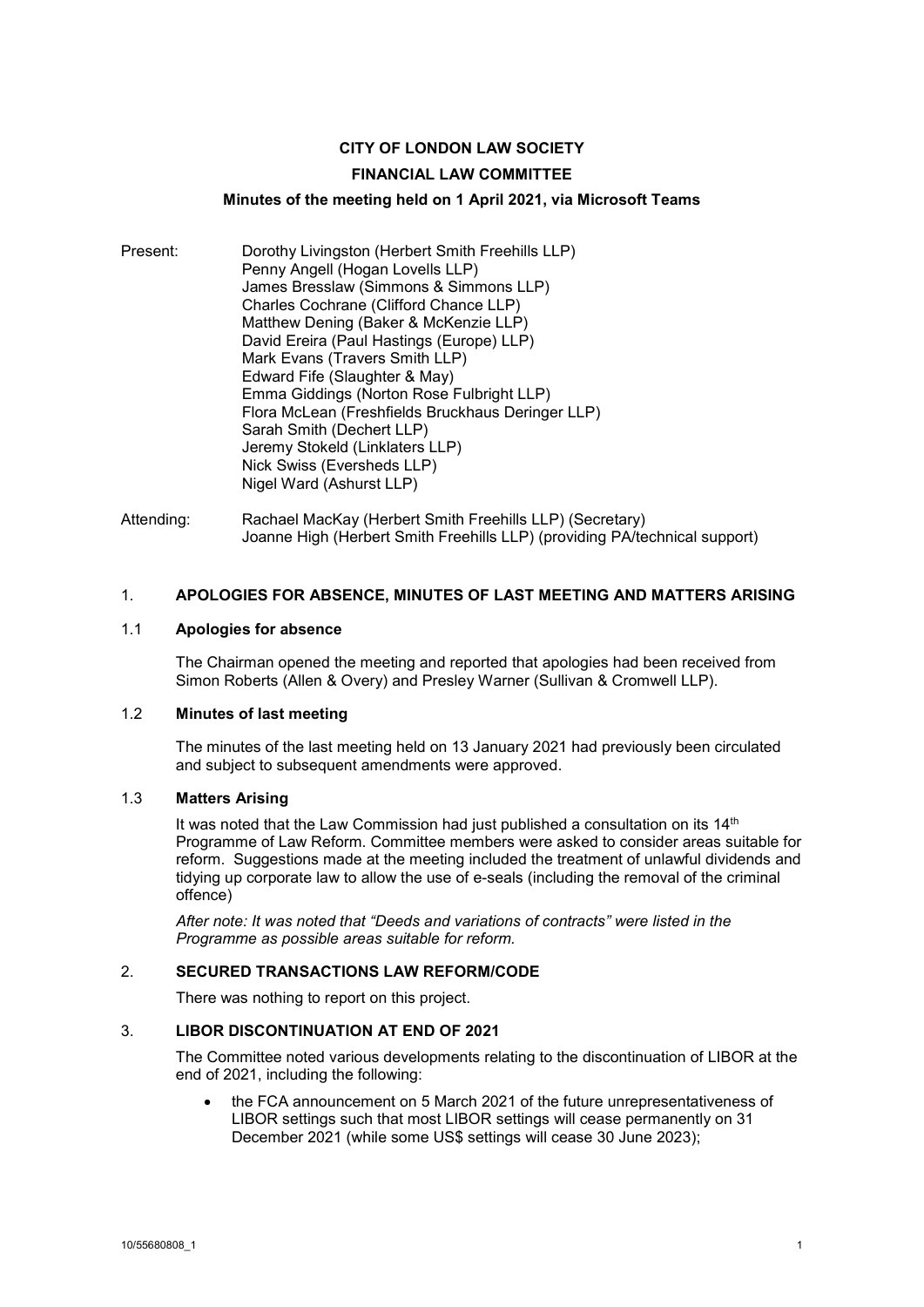- as of 1 April 2021 no new LIBOR linked loans are to be issued;
- new LMA recommended form single currency compounded risk free rate facilities agreements had been published (one based on observation shift and one without);
- in relation to tough legacy contracts and synthetic LIBOR, the Committee had recently responded to the HM Treasury Consultation "Supporting the wind-down of critical benchmarks" (including legal safe harbour). Further, it was noted that whilst the Financial Services Bill did not include safe harbour provisions, it was unlikely that the UK Government would not legislate as the EU and US had already done.

As regards US developments, it was noted that the New York State legislature had just passed a statutory solution to tackle New York law governed tough legacy US dollar LIBOR loan agreements. The legislation largely adopted recommendations made by the Alternative Reference Rates Committee.

## 4. **INSOLVENCY**

### 4.1 **Prepacks**

It was noted that new legislation in relation to prepacks is due to come into effect later in April.

## 4.2 **Corporate Insolvency and Governance Act 2020 (CIGA)**

It was reported that in the recent case of *Re Gategroup Guarantee Limited* [2021] EWHC 304 (Ch), the High Court had considered whether proceedings relating to a restructuring plan under Part 26A of the Companies Act 2006 was an insolvency process, and not a scheme. The court decided that a restructuring plan involved a compromise or arrangement within the meaning of Part 26A which meant that it would fall within the insolvency exclusion in the 2007 Lugano Convention and meant that the court had jurisdiction to sanction the plan.

(Notes: (i) Part 26A was inserted by CIGA. (ii) The hearing took place before the UK left the EU, meaning that the Lugano Convention applied to the UK at the time of the hearing.)

The decision was of note as it was felt this could give rise to conflicts issues in future. This might be pursued by writing to the Insolvency Service/Department for Justice.

The Committee would keep watching brief. It was noted that the UK seemed likely to be excluded from the Lugano Convention for some time and the Hague Convention on Choice of Court Agreements (if relevant), which was in force between the UK and EU countries, also contained (at Article 2(e) an exclusion for insolvency processes.

### 4.3 **EU adoption of Commission proposal for a Directive on preventive restructuring frameworks, second chance and measures etc**

There was nothing to report on this item.

#### 4.4 **Financial Collateral Arrangements (No 2) Regulations**

The Committee was reminded that clause 36 of the Financial Services Bill 2020 was designed to address *vires* concerns regarding the scope of the Regulations (which implement Directive 2002/47/EC) (and as per cases *Cukurova* and *Nolan*). It was reported that the Financial Markets Law Committee had written to HM Treasury expressing concerns about the standard required for retrospective legislation, established by the European Court of Human Rights (**ECHR**) and urging the Government to consider adding a provision to establish a cut-off date to ensure that the ECHR standard is met.

#### 5. **TAX: DAC6 EU DIRECTIVE (2018/822) AND UK REGULATIONS (THE INTERNATIONAL TAX ENFORCEMENT (DISCLOSABLE ARRANGEMENTS) REGULATIONS 2020 (SI 2020/25))**

There was nothing to report on this item. It was decided that this should be moved to "watching brief" in future.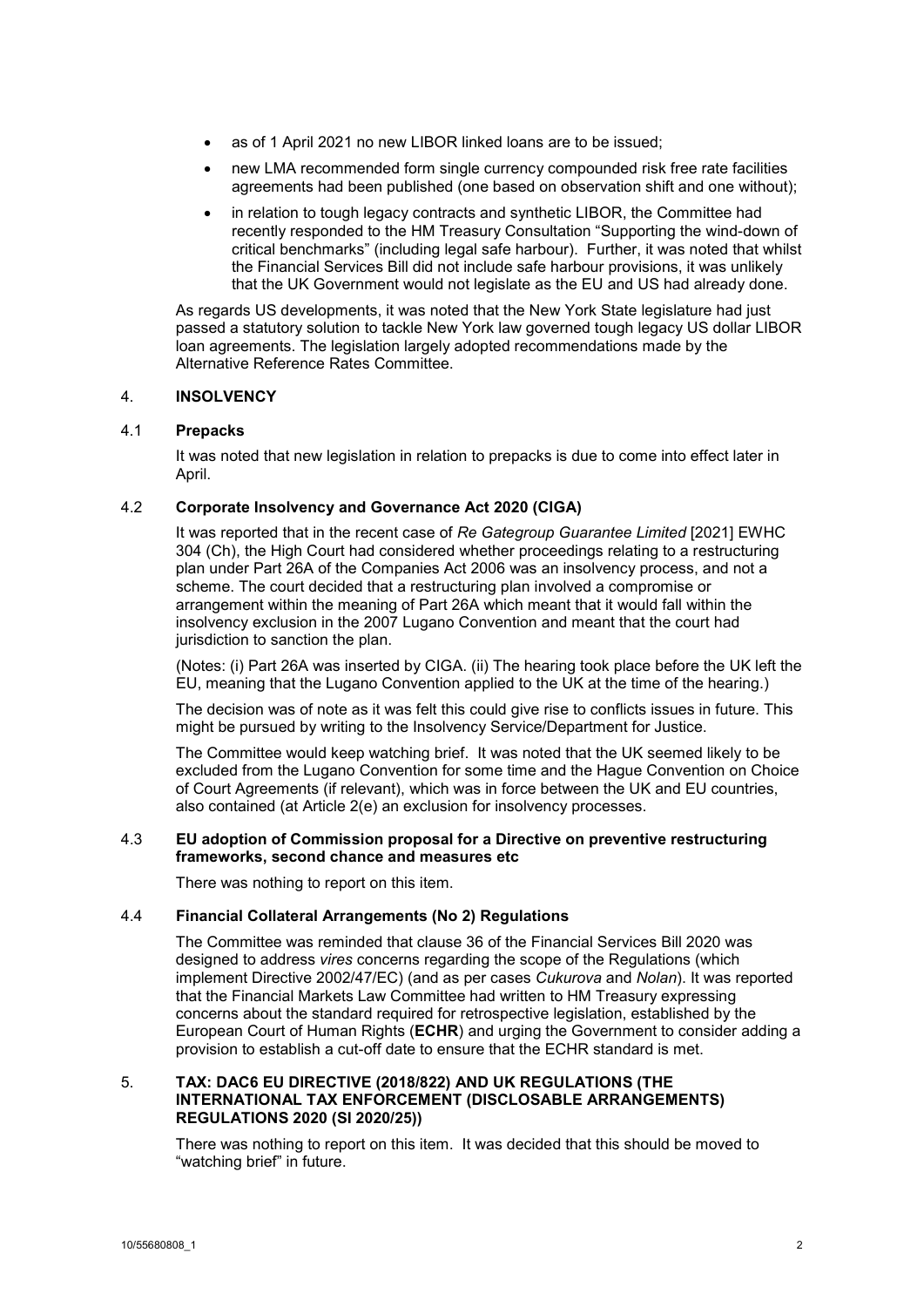### 6. **ELECTRONIC SIGNATURES AND OTHER TECHNICAL DEVELOPMENTS**

#### 6.1 **Electronic Signatures Note**

A revised draft of the CLLS/Law Society 2016 paper on electronic signatures had been prepared by Nigel Ward to take account of the publication of the final report of the Law Commission on the Electronic Execution of Documents in September 2019. The draft had been circulated to the Committee for comment with a view to finalising and publishing the updated version in the near future. The Chairman would liaise with other relevant CLLS and Law Society Committees before publication of the revised version.

#### 6.2 **CryptoCurrency and Smart Contracts**

Following a call for evidence last year, a Law Commission Scoping Paper on smart contracts had been published and had been open for responses until the end of March.

The Chairman had already written to the Law Commission to offer assistance with this work although it was felt that a formal response was not within the Committee's remit, as this project was still at the fact finding stage.

### 7. **BEIS CONSULTATION ON CORPORATE TRANSPARENCY AND REGISTER REFORM (COMPANIES HOUSE)**

There was nothing to report on this item.

### 8. **INTERMEDIATED SECURITIES – LAW COMMISSION REVIEW**

There was nothing new to report on this item since the publication of the Law Commission Scoping Paper: Intermediated Securities: who owns your shares ? issued on 11 November 2020. The matter was relevant also to more general work that the Law Commission was doing on crypto-assets on which the Committee would be commenting.

#### 9. **GOVERNMENT PROPOSALS FOR A NEW REGISTER OF BENEFICIAL OWNERS OF OVERSEAS COMPANIES WHICH OWN UK PROPERTY**

There was nothing to report on this item.

#### 10. **COMPETITION**

#### 10.1 **New National Security Controls - Competition Law Committee's submission and cooperation with Company Law Committee**

It was noted that the UK's National Security and Investment Bill was expected to be implemented in autumn 2021, with some retrospective effect back to November 2020. Following consultations on the scope of the various classes in which foreign direct investment will require prior clearance, the Government had published a response (2 March 2021) which had included narrower and clearer sector definitions.

The CLLS Competition Law Committee continues to lead work on this and has ongoing dialogue with DBEIS. Issues had been raised about the extraordinary breadth and extraterritoriality of the provisions, their impracticality and legal and practical problems, particularly with regard to financing.

It was noted that the Government has emphasised that commercial lending arrangements were not generally intended to be caught when a lender is taking security. It seemed more likely, therefore, that issues could arise, however, at the point of enforcement of security over shares.

Due to the Bill's extra-territorial scope, it was felt that foreign transactions were most likely to be caught unawares.

*Afternote: the Bill is now an Act, but has not yet come fully into force. This is expected to happen in the Autumn. Some guidance is available on transactions at risk of being called*